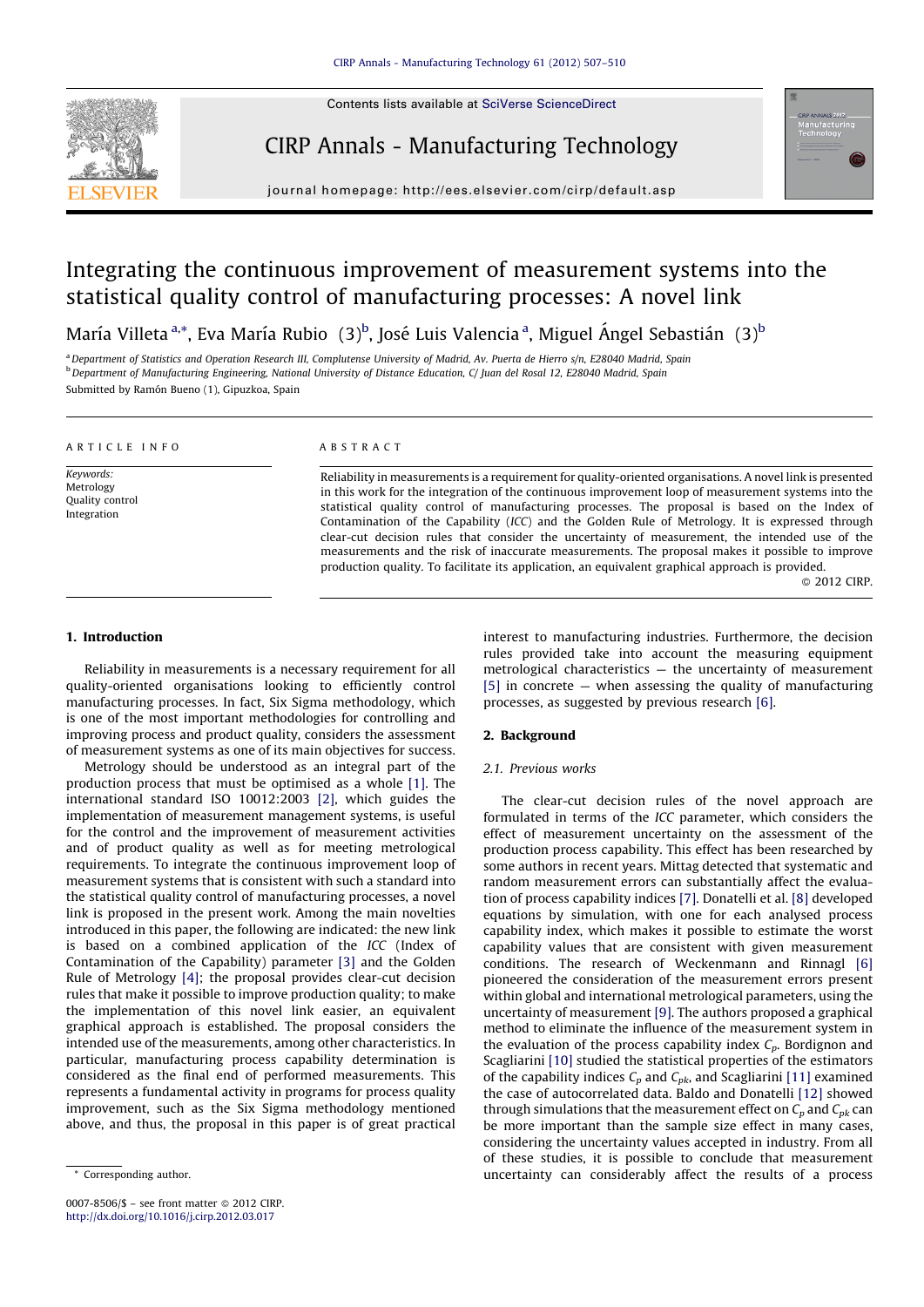capability assessment. Therefore, the measurement uncertainty cannot be neglected when evaluating manufacturing process capability and establishing decisions about the process and the product, especially in areas such as coordinate metrology, because there are numerous influencing factors that can affect the measurement results [\[13\]](#page--1-0).

#### 2.2. Continuous improvement loop of measurement systems

The loop of three phases in Fig. 1 can be conceived based on the ISO 10012:2003 standard [\[2\].](#page--1-0) The activities included in these phases are involved in the statistical assurance of measurement systems, which is needed to achieve the continuous improvement of such systems as well as of the manufacturing processes that they measure. This continuous improvement loop works as follows. The metrological confirmation process (phase 1) ensures that the metrological characteristics of the measurement system meet the metrological requirements of the measurement process. To this end, it is necessary to evaluate the uncertainty of measurement [\[9\].](#page--1-0) Once the measurement equipment is confirmed for a given measurement process that is used to ensure the quality of a manufacturing process, the measurement uncertainty ensures the reliability of the measurement results. Then, measurements are obtained, and due to the overlap of the measurement and manufacturing processes, an analysis of the measurement system capability is needed (phase 2). Risk analysis and gauge repeatability and reproducibility studies [\[14\]](#page--1-0) are typical tools used for this aim. Performing measurement system monitoring (phase 3) is also important to ensure its effectiveness and continuous improvement. The activities of this phase are the post-process indicators for metrological confirmation and control charts for repeated measurements on the same unit to determine the stability of the measurement system [\[15\]](#page--1-0). Measurement system analysis often provides useful information to improve the quality of measurement uncertainty estimation. Furthermore, these studies must be performed each time the manufacturing process improves (decreases its variation) because a capable measurement system could stop being capable. Then, both estimation processes are reappraised periodically and fed back to the system, promoting the continuous improvement of the measurement system.

# 3. Integrating measurements and statistical quality control of manufacturing processes

### 3.1. Presentation of the ICC parameter

In the statistical quality control of manufacturing processes, the production process capability is described through the capability indices  $C_p$  and  $C_{pk}$ . To take into account measurement uncertainty when evaluating manufacturing process capability and establishing



Fig. 1. Overview of the continuous improvement loop of measurement systems consistent with ISO 10012:2003.

decisions on the process and the product, Villeta [\[3\]](#page--1-0) has proposed the ICC parameter. The error model of Eq. (1):

$$
Y = X + \varepsilon \tag{1}
$$

was assumed, where Y is the observed result of a measurement, X is the true value of a product quality characteristic,  $\varepsilon$  is the error due to the measurement inaccuracy, and  $X$  and  $\varepsilon$  are independent and normal N $(\mu, \sigma_p^2)$  and N $(0, \sigma_M^2)$ , respectively. From this model – due to the superposition of the production and measurement processes, and that the coverage factor  $k_{1-\alpha}$  in U is  $z_{\alpha/2}$  due to normality hypothesis — approaches to the observed process capability (Eq. (2)) and to the capability that the process actually has (Eq. (3)) were developed considering the capability  $C_n$ :

$$
\hat{C}_{p,obs} = \frac{z_{\alpha/2} \hat{C}_{p,real}}{\sqrt{z_{\alpha/2}^2 + [6(U/T)\hat{C}_{p,real}]^2}}
$$
(2)

$$
\hat{C}_{p,real} = \frac{z_{\alpha/2} \hat{C}_{p,obs}}{\sqrt{z_{\alpha/2}^2 - [6(U/T)\hat{C}_{p,obs}]^2}}
$$
(3)

where  $z_{\alpha/2}$  is the value of a standard normal distribution with a probability  $\alpha/2$  on the right, U is the expanded uncertainty [\[5\],](#page--1-0) and T represents the manufacturing tolerance (T =  $\text{USL} - \text{LSL}$ ). Furthermore, equivalent expressions for the capability index  $C_{pk}$  were obtained. For both capability indexes  $C_p$  and  $C_{pk}$ , it is known that a capability lower than that which the production process actually has is observed due to the measurement uncertainty such that the greater the uncertainty, the greater the difference between the observed and the real capabilities. This difference is more marked for manufacturing processes with less variability. Additionally, it was shown that the uncertainty of measurement has a similar effect on both production capability indices when the error model of Eq. (1) is considered. Furthermore, the ISO standard 10012:2003 [\[2\]](#page--1-0) suggests the establishment of indicators that show the effectiveness of measurement processes, depending on the intended use of the measurements. With these results and to quantify the contamination effect due to the uncertainty of the measurement system in process capability indices  $C_p$  and  $C_{pk}$ , the ICC parameter has been proposed [\[3\]:](#page--1-0)

$$
ICC = \frac{\hat{C}_{p,obs}}{\hat{C}_{p,real}} \times 100 = \frac{\hat{C}_{pk,obs}}{\hat{C}_{pk,real}} \times 100
$$
\n(4)

This equation shows that the higher the contamination effect of the measurement uncertainty on the capability of the manufacturing process, the lower the value of the ICC parameter. Fig. 2 illustrates the behaviour of the ICC parameter ( $\alpha$  = 0.05) based on the observed capability  $\hat{C}_{p,obs}$  for different uncertainty-to-tolerance (U/T) scenarios. Fig. 2 shows the decrease of the ICC parameter with the increase of the observed capability. This decrease is more pronounced when the U/T ratio increases. These facts can also be observed in [Table](#page--1-0) 1, which presents the ICC parameter value obtained from concrete values of the observed process capability  $\hat{C}_{p,obs}$  and values of the  $U/T$ ratio.



Fig. 2. Behaviour of the ICC parameter.